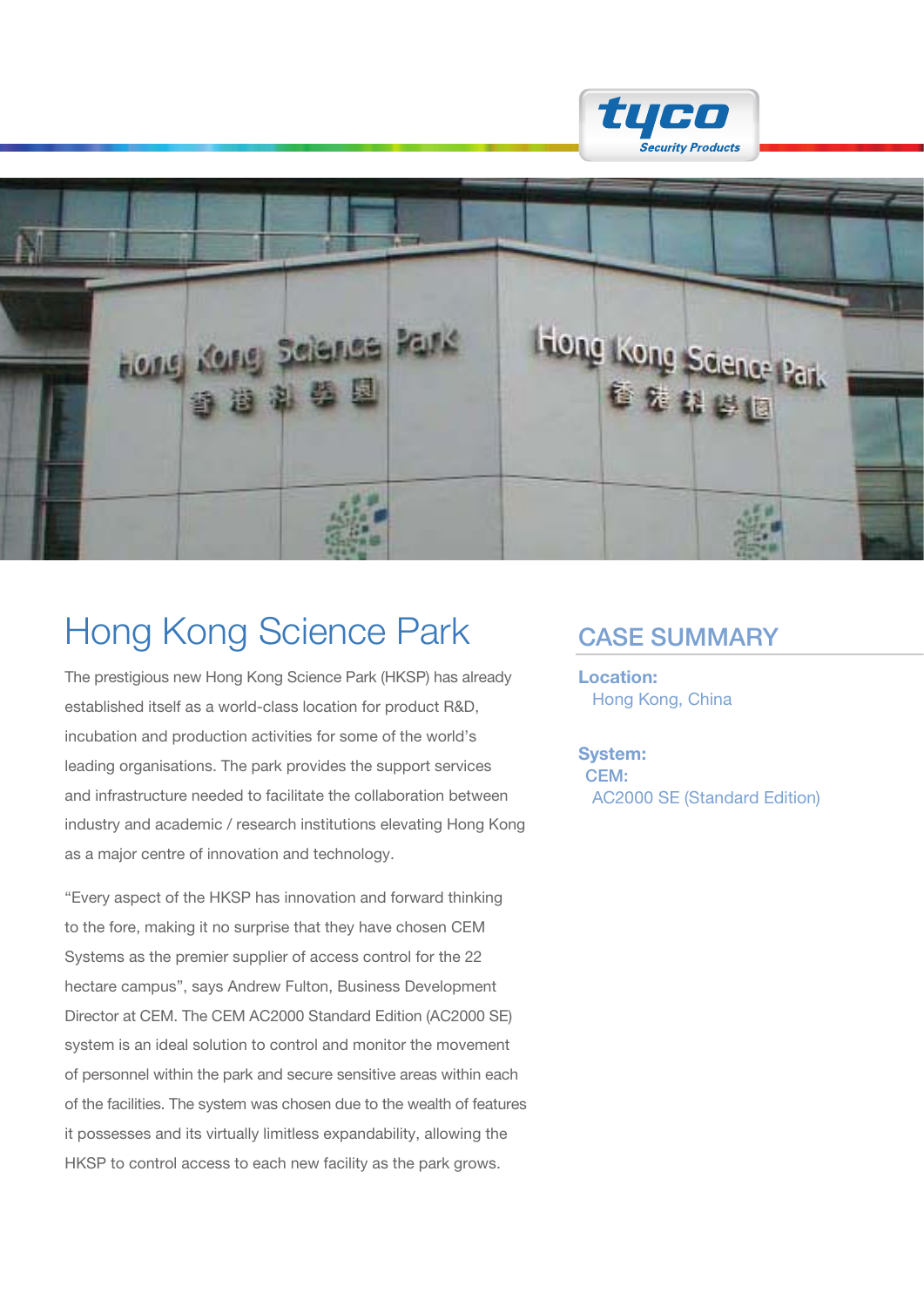Nixon Technology Company Limited, the designated system integrator, installed the AC2000 SE system. Nixon is recognized as leaders in providing Ancillary Systems to the Building Services Industry in Hong Kong. With experience in commercial, industrial, residential and government sectors and through winning major contracts throughout Asia, Nixon could see the benefit of using the CE M AC2000 SE system for such a major, high profile site as the HKSP.

### Access control solution…

The first of three phases within the park began construction in 2001, and consists of 9 buildings, with a total gross floor area of 120,000 mm2 and an additional staff car parking facility. Each building is linked to the main access control system but is capable of operating independently. AC2000 SE allows each section to have control over their own access restrictions and transactions through the use of Local Database Computers (LDCs), whilst still remaining a part of the overall system. It is this modular architecture that allows the park to expand the system at any given time, simply by adding another LDC.

Linked to the LDCs are distributed controllers called S9020 Controllers. These controllers are intelligent, embedded, networked devices that simply hang on a LAN or WAN and support up to two multi-drop networks of card readers.

This simple plug and play capability combined with the individual onboard database gives an extra level of resilience that makes the S9020 Controller perfect for a multi-building access control system. These controllers are very low maintenance and extremely cost effective for both the installer and the end-user.

#### Access granted…. a smart option!

Each building in phase 1 contains an average of 100 card access points, including lift readers to control the movement of staff between floors, which will eventually bring the total number of card readers for the first phase to just under 1,000.

HKSP decided that they required a multifunction smart card based system and it was up to CEM to provide the solution. Using the intelligent S600 card reader, CEM integrated a Legic proximity smart card read head and keypad, allowing the cardholder to have a dual function card.

The outstanding feature of this S600 reader configuration is that it can operate even if communications are broken between the reader and the controller, allowing the system to function as normal with the readers' onboard database performing validation checks until communications with the controller is restored.

The HKSP security team are taking full advantage of the alarm monitoring functionality of AC2000 SE using the new CEM Input/Output controller (IOC). A wide variety of alarm points are monitored through the CEM system, namely door contacts, lifts, motion detectors and water/flood detectors to name a few.

Securing the site and monitoring alarm events is not left to chance with IOCs being used in every building, ultimately providing a conclusive alarm monitoring system.

Security is paramount on the science campus and it is the HKSP's responsibility to display this security to the number of high profile tenants. The park has designated security guards to patrol the park and respond to any